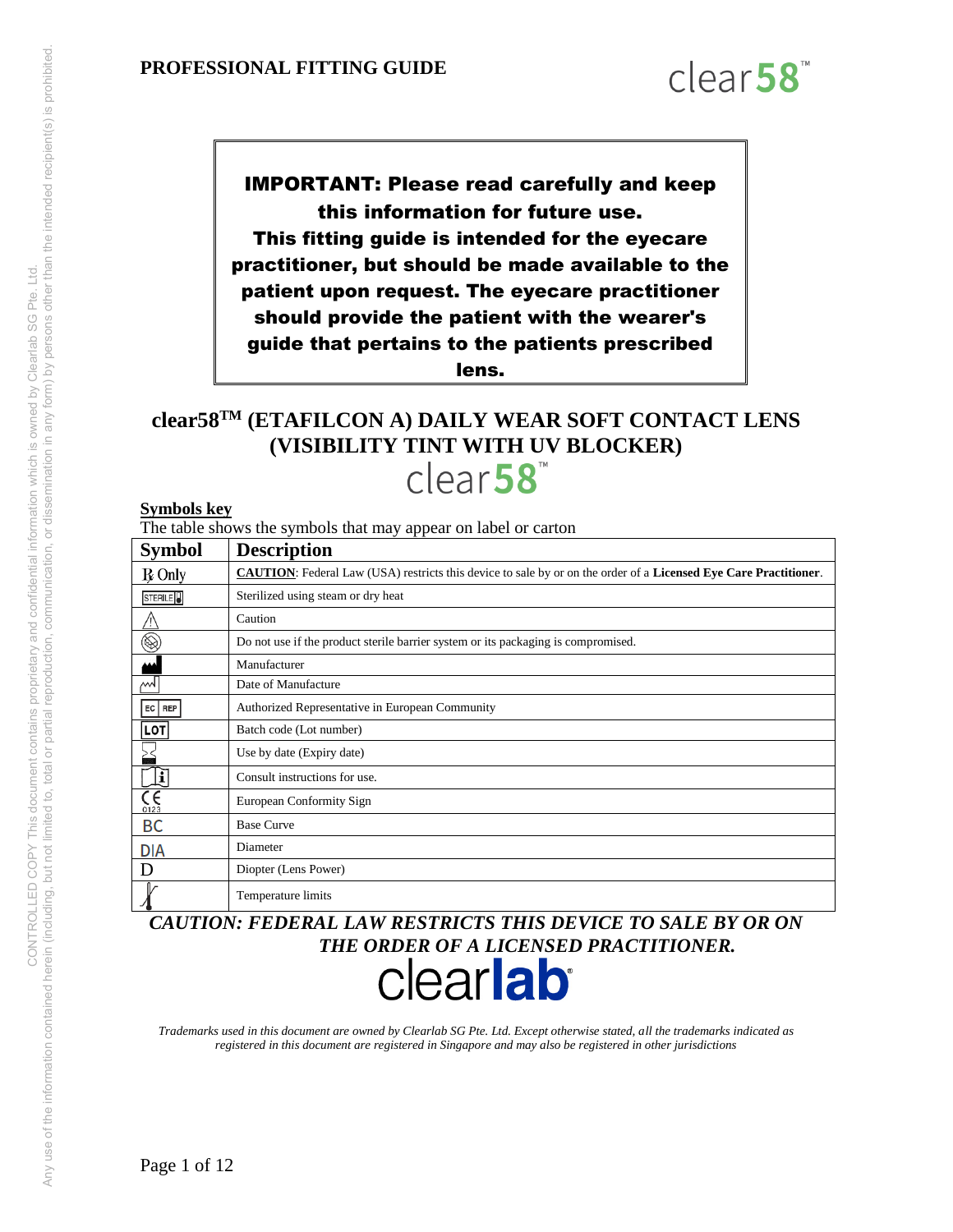

#### TABLE OF CONTENT

Description of Lens Actions Indications Caution Warnings **Precautions** Adverse reactions Patient selection Fitting procedure Clinical Assessment Contraindications Follow-up examinations Lens Handling (in-office cleaning, disinfecting, and storage) Cleaning Rinsing Chemical (not-heat) lens care system Lens care directions Storage Recommended wearing schedule Recommended lens care products Emergencies Reporting of adverse reactions How supplied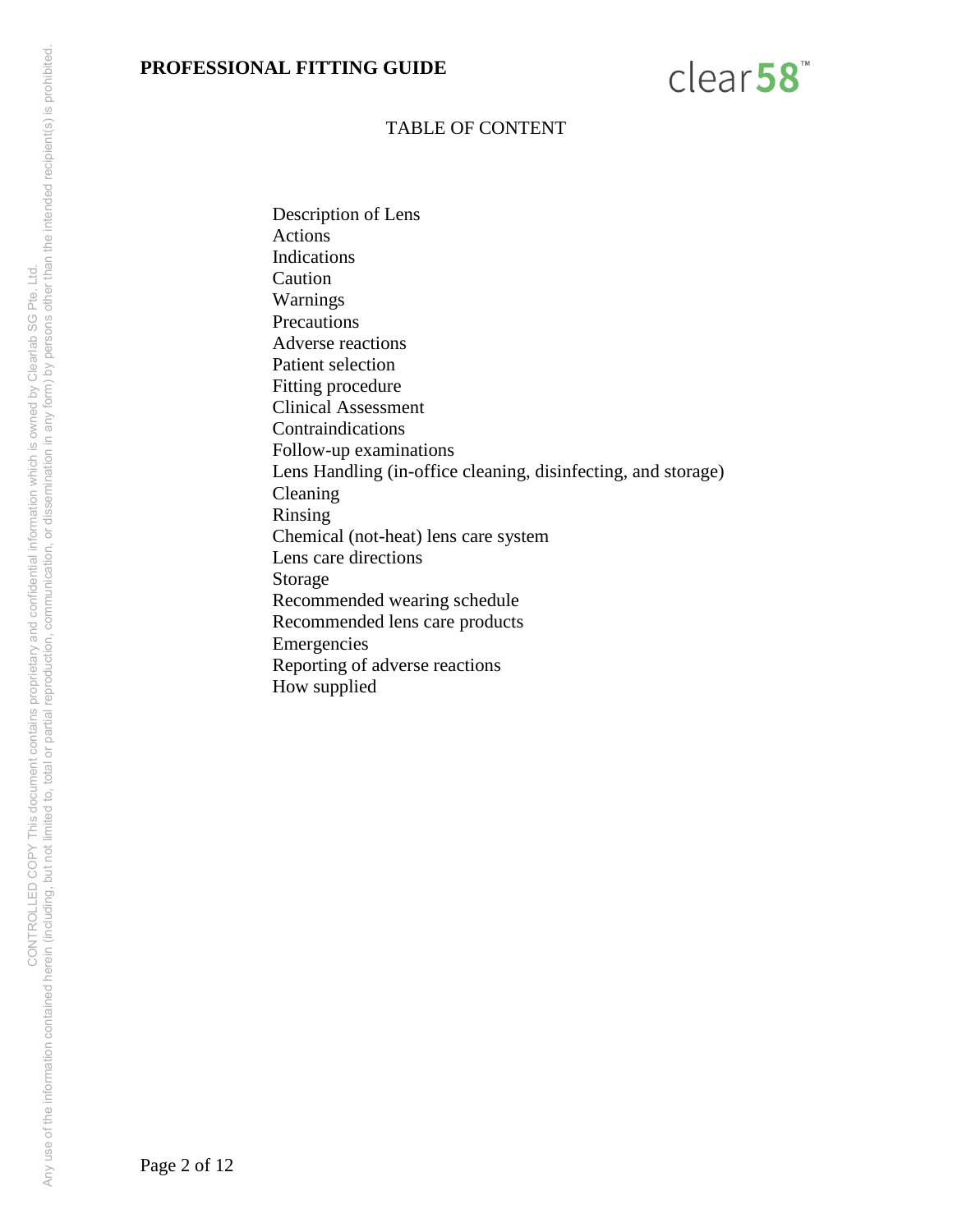

#### **DESCRIPTION:**

The **clear58TM (Etafilcon A) Soft (hydrophilic) Contact Lens** is available as a single vision spherical lens. The hydrophilic nature of the material allows the lens to become soft and pliable when immersed in an aqueous solution.

The ionic lens material (etafilcon A) is a copolymer of 2-hydroxyethyl methacrylate and cross linked with trimethylolpropane trimethacrylate. It consists of 42% etafilcon A and 58% water by weight when immersed in buffered saline solution. The lens polymer contains a UV absorbing compound and is available with blue visibility-handling tint color additive Reactive Blue 19, 21 CFR part 73.3121. The etafilcon A name has been adopted by the United States Adopted Names Council (USAN).

In the **clear58TM (Etafilcon A) Soft (hydrophilic) Contact Lens** with UV blocker, a benzophenone is used to block UV radiation. The UV blocking for clear58 average >99% in the UVB range of 280-315nm and 83% in the UVA range of 316-380nm.

In the hydrated state, the lens conforms to the curvature of the eye covering the cornea and extending slightly beyond the limbus forming a colorless, transparent optical surface. The hydrophilic properties of the lens require that it be maintained in a fully hydrated state in a solution compatible with the eye. If the lens dried out, it will become hard and appear somewhat warped however, it will return to its proper configuration when completely rehydrated in the proper storage solution.

The hydrophilic characteristics allow aqueous solutions to enter the lens and in its fully hydrated state the lens is approximately 58% water by weight. The physical properties of the lens are:

| Refractive Index          | $1.4050$ (wet)                                                                |  |  |
|---------------------------|-------------------------------------------------------------------------------|--|--|
| <b>Light Transmission</b> | greater than 95%                                                              |  |  |
| <b>Water Content</b>      | 58 %                                                                          |  |  |
| <b>Specific Gravity</b>   | $1.017$ (hydrated)                                                            |  |  |
| Oxygen Permeability       | $21.83 \times 10^{-11}$ (cm <sup>2</sup> /sec) (mlO <sub>2</sub> /ml $\times$ |  |  |
|                           | mmHg $@$ 35°C), (revised Fatt method).                                        |  |  |

The lenses are hemispheral flexible shells which cover the cornea and portion of the adjacent sclera with the following dimensions:

| Chord Diameter    | 14.0 mm to $15.0$ mm                   |
|-------------------|----------------------------------------|
| Center Thickness  | $0.06 \text{ to } 0.40$                |
| <b>Base Curve</b> | 8.0 to 9.8mm                           |
| <b>Powers</b>     | $-20.00$ Diopters to $+20.00$ Diopters |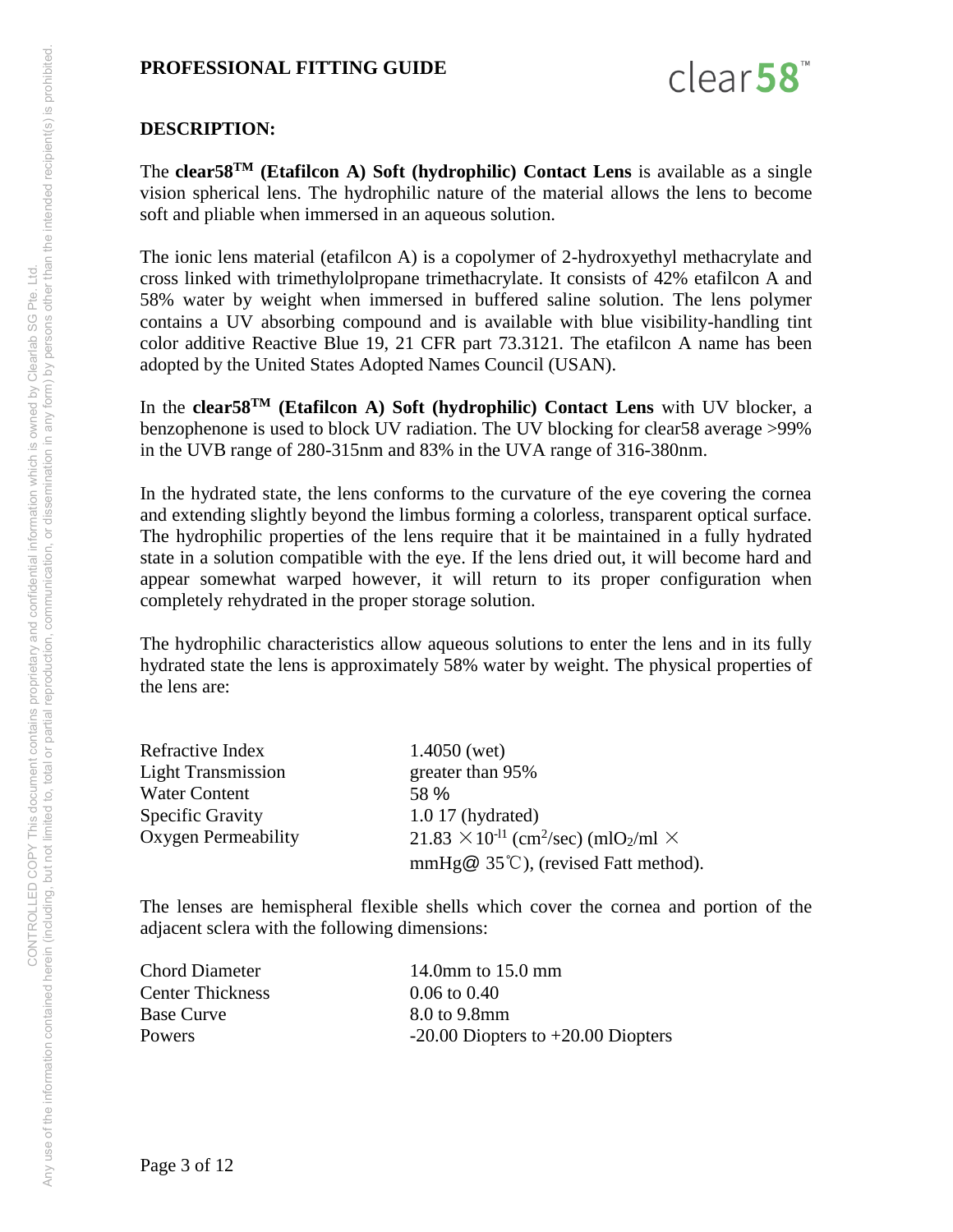

# **WARNING:**

UV-absorbing contact lenses are NOT substitutes for protective UV-absorbing eyewear such as UV-absorbing goggles or sunglasses because they do not completely cover the eye and surrounding area. You should continue to use UV-absorbing eyewear as directed.

The following graph compares the W transmittance curve of the **clear58TM (Etafilcon A) Soft (hydrophilic) Contact Lens**, -3**.**00 D to that of the human cornea of a 24 year old person and that of the human crystalline lens from a 24-year-old. Person as described in Lerman, S., Radiant Energy and the Eye, MacMillan, New York, 1980, p.58. **Crystalline Lens –** Human Crystalline lens from a 25-year old person as described in Waxler, M., Hitchins, V.M., Optical Radiation and Visual Health, CRC Press, Boca Raton Florida, 1986, p.19, figure 5.



NOTE: Long-term exposure to UV radiation is one of the risk factor associated with cataracts. Exposure is based on a number of factors such as environmental conditions (altitude, geography, cloud cover) and personal factors (extent and nature of outdoor activities). UV-absorbing contact lenses help provide protection against harmful UV radiation. However, clinical studies have not been done to demonstrate that wearing UVabsorbing contact lenses reduces the risk of developing cataracts or other eye disorder. Consult your Eye Care Practitioner for more information.

#### **ACTIONS:**

In their hydrated state, the **clear58TM (Etafilcon A) Soft (hydrophilic) Contact Lens** when placed on the cornea act as refracting media to focus light rays on the retina.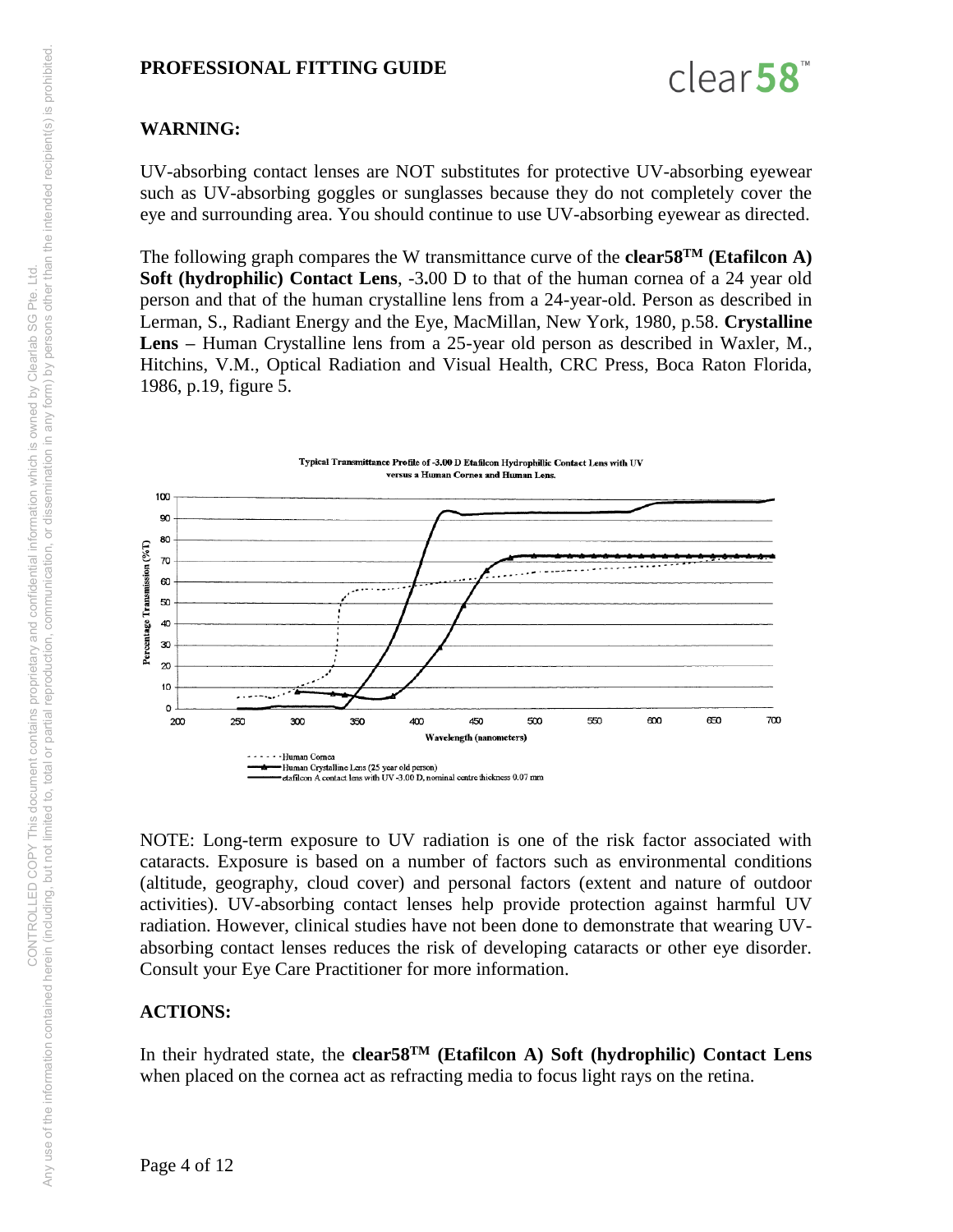

#### **INDICATIONS (USES):**

The **clear58TM (Etafilcon A) Soft (hydrophilic) Contact Lens** for daily wear are indicated for the correction of visual acuity (except for plano lenses) in aphakic and not aphakic persons with non-diseased eyes with myopia or hyperopia. The lens (except for plano lenses) may be worn by persons who exhibit refractive astigmatism of 0.75 diopters or less where the astigmatism does not interfere with visual acuity. The lens may be cleaned and disinfected using a chemical (not heat) lens care system.

Eye Care Practitioners may prescribe the lenses for frequent/ planned replacement wear, with cleaning, disinfection and scheduled replacement. When prescribed for frequent/ planned replacement wear, the lens may be cleaned and disinfected using a chemical (not heat) lens care system.

#### **CAUTION:**

Due to small number of patients enrolled in clinical investigation of lens, all refractive powers, design configurations or lens parameters available in the lens material are not evaluated in significant numbers. Consequently, when selecting an appropriate lens design and parameters, the Eye Care Practitioner should consider all characteristics of the lens that can affect lens performance and ocular health, including oxygen permeability, wettability, central and peripheral thickness, and optic zone diameter.

The potential impact of these factors on the patient's ocular health must be carefully weighed against the patient's need for refractive correction. Therefore the continuing ocular health of the patient and lens performance on the eye should be carefully monitored by the prescribing Eye Care Practitioner.

#### **WARNINGS:**

Please reference Warnings in the Package Insert.

#### **PRECAUTIONS:**

Please reference Precautions in the Package Insert.

#### **ADVERSE REACTIONS:**

Please reference Adverse Reactions in the Package Insert.

#### **PATIENT SELECTION:**

**clear58TM (Etafilcon A) Soft (hydrophilic) Contact Lens** is intended for patients that requires optical correction of refractive ametropia (myopia and hyperopia) in phakic or aphakic persons with non-diseased eyes who may have 1.00D or less of astigmatism.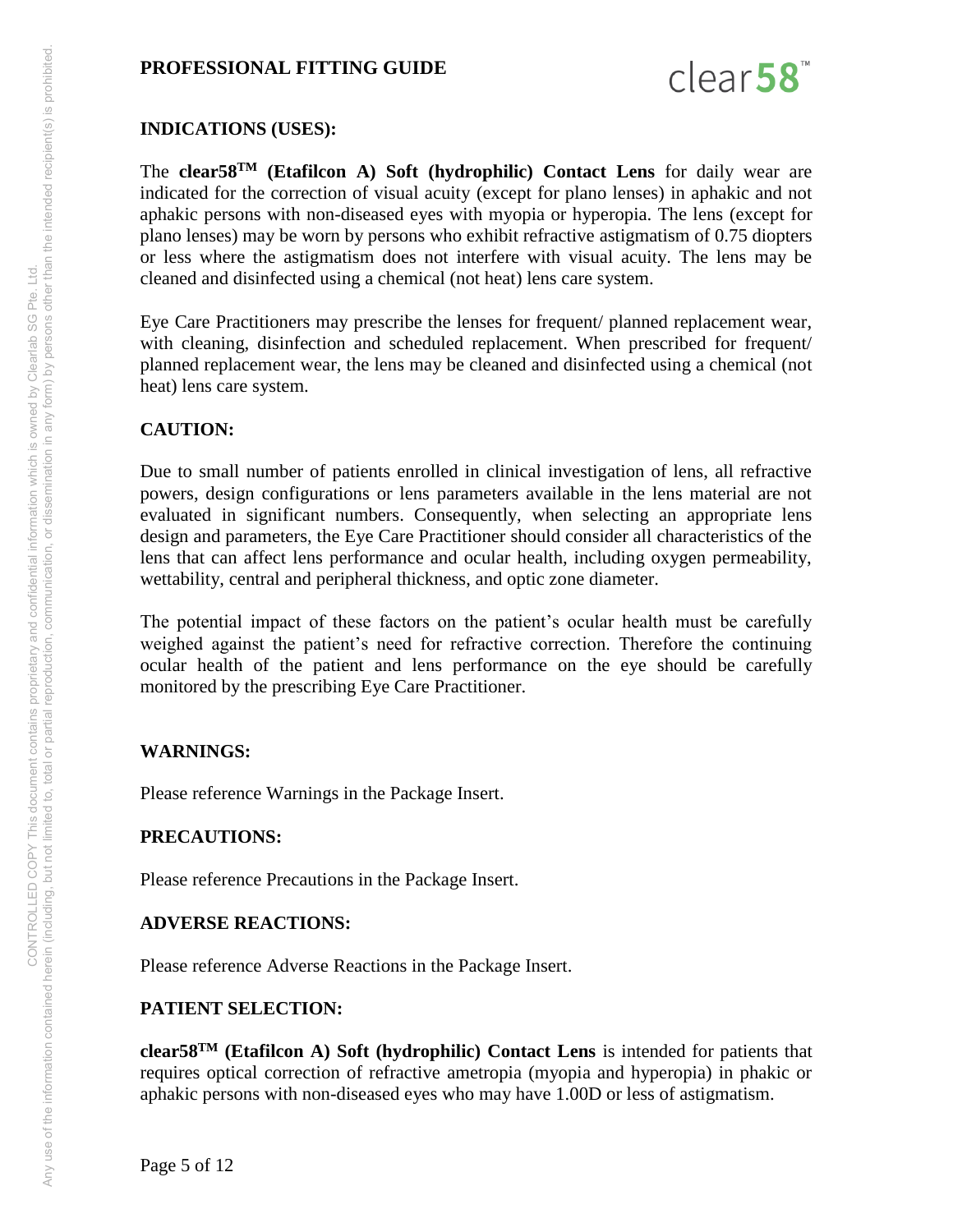

The lenses are also intended for patients, whom have undergone treatment of acute or chronic ocular pathologies such as, bullous keratopathy, corneal erosions, entropion, corneal edema, and corneal dystrophies as well as post surgical conditions resulting from cataract extraction an corneal surgery, to be used as a therapeutic bandage to relieve corneal pain, at the sole discretion and under direct supervision of a qualified and licensed eyecare professional.

With the cosmetic effects, such as tints, under the sole discretion and direct supervision of a qualified eyecare professional, the lenses are also intended for use as prosthetic devices for sighted and non-sighted eyes, with or without lens power.

Patient communication is vital. Patients who require visual correction but cannot adhere to the recommended care of the **clear58TM (Etafilcon A) Soft (hydrophilic) Contact**  Lens should not be provided with this lens. All necessary steps in lens care and all precautions and warnings should be discussed and understood by the patient (Review Package Insert with patient).

#### *FITTING PROCEDURE for the CLEAR58*

#### **1. Pre-fitting Examination**

A pre-fitting patient history and examination are necessary to:

- Determine whether a patient is a suitable candidate for daily wear contact lenses (refer to contraindications)
- Collect and record baseline clinical information to which post-fitting examination results can be compared
- Make ocular measurements for initial contact lens parameter selection

#### **2. Parameter Selection**

The preferred fitting method is by use of a trial lens, selecting the steeper base curve as first choice and then evaluate the CRITERIA OF A WELL FITTED LENS**.**

The alternative method is to determine the K readings and apply the following:

| Average K Reading | Suggested Lens Design                                   |
|-------------------|---------------------------------------------------------|
| 41.25 and lower   | 8.9 mm base curve / 14.5 mm Diameter                    |
| 41.50 to 45.50    | 8.6 mm base curve / 14.5 mm Diameter                    |
| 41.75 and higher  | 8.3 mm base curve / 14.5 mm Diameter (NA for plus lens) |

Lens power can be calculated from spectacle Rx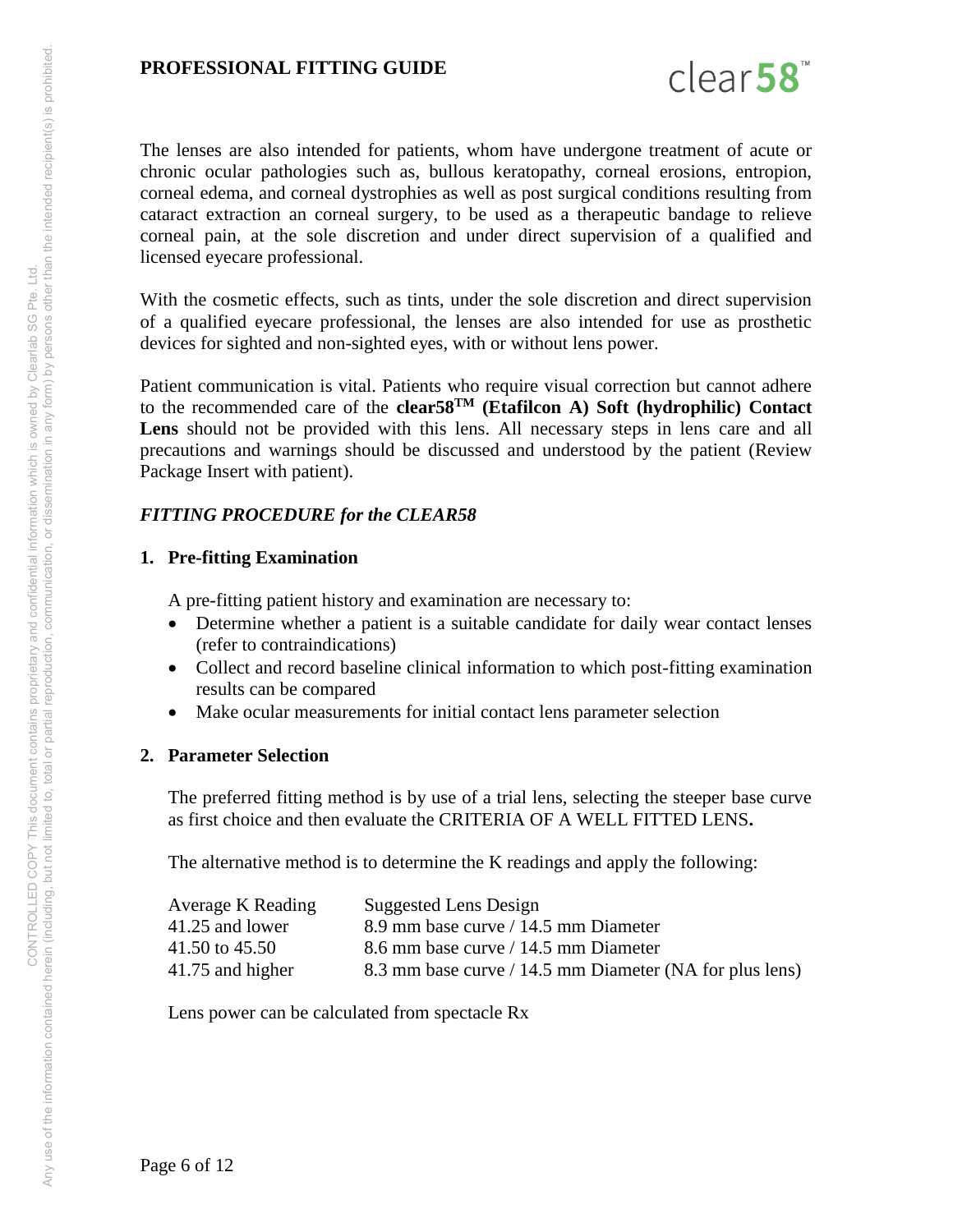

#### **Sphere Lenses:**

First convert the spectacle Rx in minus cylinder form (if applicable), compensate the power of both major meridians for a vertex distance of 0mm and then add half the cylinder power to the sphere.

#### **Example:**

| Rx at 12mm vertex distance    | $-5.00 - 1.00 \times 180$                                                                                    |
|-------------------------------|--------------------------------------------------------------------------------------------------------------|
| Power on horizontal meridians | $-5.00 \quad \textcircled{a} \quad 12 \text{ mm}$ vertex compensate to $-4.75 \quad \textcircled{a} \quad 0$ |
|                               | vertex                                                                                                       |
| Power on vertical meridians   | $-6.00 \quad \textcircled{a} \quad 12 \text{ mm}$ vertex compensate to $-5.50 \quad \textcircled{a} \quad 0$ |
|                               | vertex                                                                                                       |
| Rx at 0mm vertex distance     | $-4.75, -0.75 \times 180$                                                                                    |
|                               | Add half the cylinder to the sphere and round to the higher 0.25 step                                        |
|                               |                                                                                                              |

 $(-4.75) + (-0.75/2) = -5.25$  final power of the lens

# **3. FOLLOW-UP CARE**

- a) Follow-up examinations are recommended by the Eye Care Practitioner, they are necessary to ensure continued successful contact lens wear.
- b) Prior to a follow up examination, the contact lens should be worn for at least one continuous hour and the patient should be asked to identify any problems which might be occurring related to contact lens wear.
- c) With lenses in place on the eyes, evaluate the fitting performance to assure the criteria of a well-fitted lens continues to be satisfied. Examine the lenses closely for surface deposition and/or damage.
- d) After the lens removal, conduct a thorough bio-microscopy examination.
	- a. The presence of vertical corneal striate in the posterior central cornea and /or cornea neovascularization is indicative of excessive corneal edema.
	- b. The presence of corneal staining and / or limbal-conjunctival hypereremia can be indicative of an unclean lens, a reaction to solution preservatives, excessive lens wear and/ or a poorly fitting lens.
	- c. Papillary conjunctival changes may be indicative of an unclean and/or damaged lens.

If any of the above observations are considered as abnormal, various professional judgments are necessary to alleviate the problem and restore the eye to its optimal conditions. If the **Criteria of a Well-Fitted Lens** is not satisfied during any follow-up examinations, the patient should be refitted with a more appropriate lens.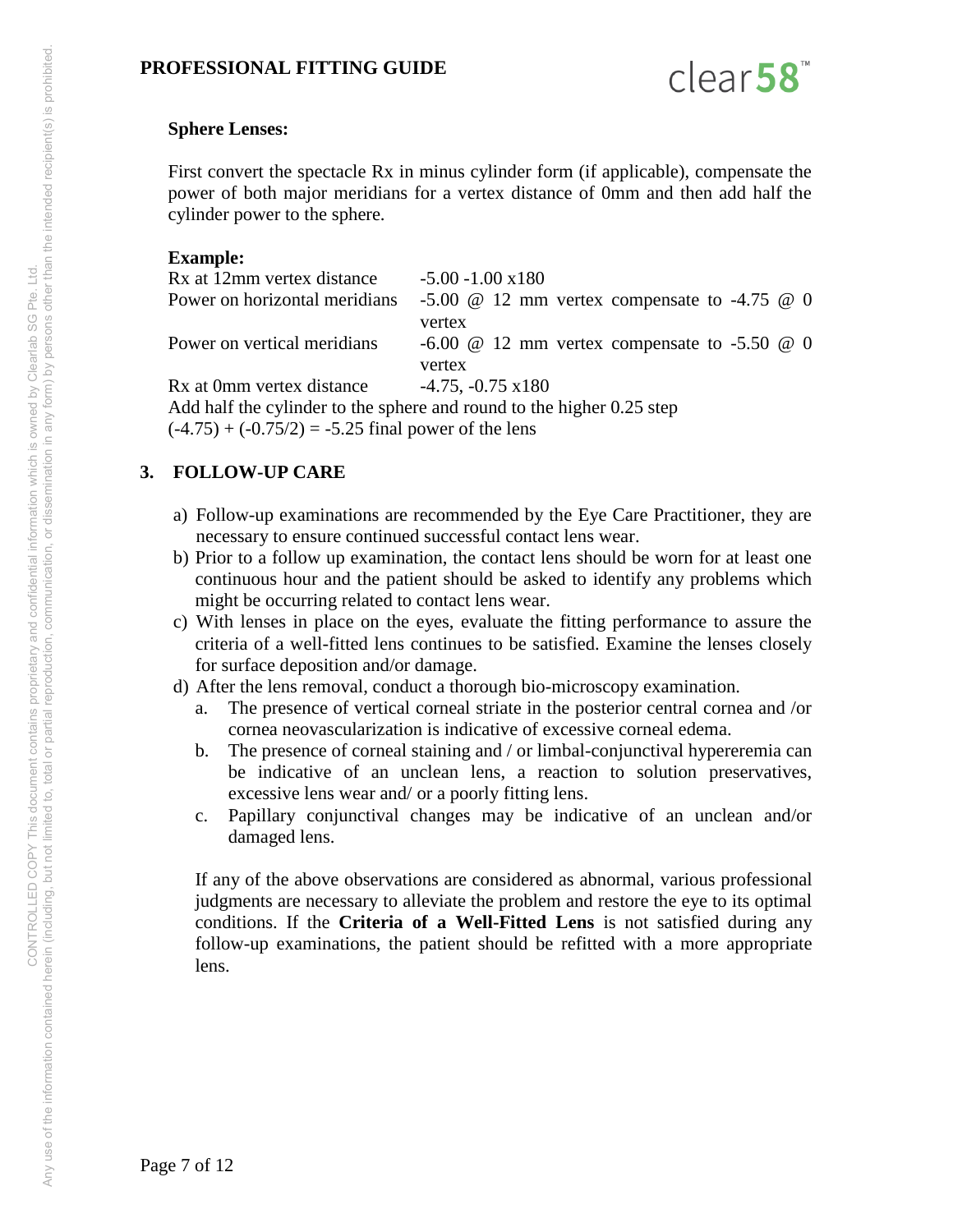

#### **CLINICAL ASSESSMENT:**

#### **1. Criteria of a Well-Fitted Lens**

The criteria of a well fitted lens is one which centers easily after a blink, bridges the limbus and extends onto the sclera about 1.5mm, lags downward about 1 to 2 mm on upward gaze and does not move excessively as a result of blinking or exaggerated eye movements.

After the trial lens has settled on the eye (5-10 minutes), manipulate the lens using lid pressure and observe for indications of excessive tightness. The lens should move freely and easily with slightest pressure and return to the centered position when released.

Movement of the lens on the eye is very important in assessing the fit and performance of the lens. In primary gaze, slight vertical post-blinking lens movement should occur. On upward gaze, the lens should sag approximately 1-2mm.

#### **2. Characteristics of a Tight (Steep) Lens**

A tight (steep) lens does not move easily on the cornea with slight pressure.

#### **3. Characteristics of a Loose (Flat) Lens**

A loose (flat) lens sags more than 2.0 mm on upward gaze.

#### **CONTRAINDICATIONS (REASONS NOT TO USE):**

DO NOT USE the **clear58TM (Etafilcon A) Soft (hydrophilic) Contact Lens** when any of the following conditions exist:

- Acute and subacute inflammation or infection of the anterior chamber of the eye.
- Any eye disease, injury, or abnormality that affects the cornea, conjunctiva, or eyelids.
- Severe insufficiency of lacrimal secretion (dry eyes).
- Corneal hypoesthesia (reduced corneal sensitivity).
- Any systemic disease that may affect the eye or be exaggerated by wearing contact lenses.
- Allergic reactions of ocular surfaces or adnexa that may be induced or exaggerated by wearing contact lenses or use of contact lens solutions.
- Allergy to any ingredient, such as mercury or thimerosal in a solution which is to be used to care for the lens.
- Any active corneal infection (bacterial, fungal, or viral).
- If the eyes become red or irritated.
- Patients unable to follow lens care regimen or unable to obtain assistance to do so.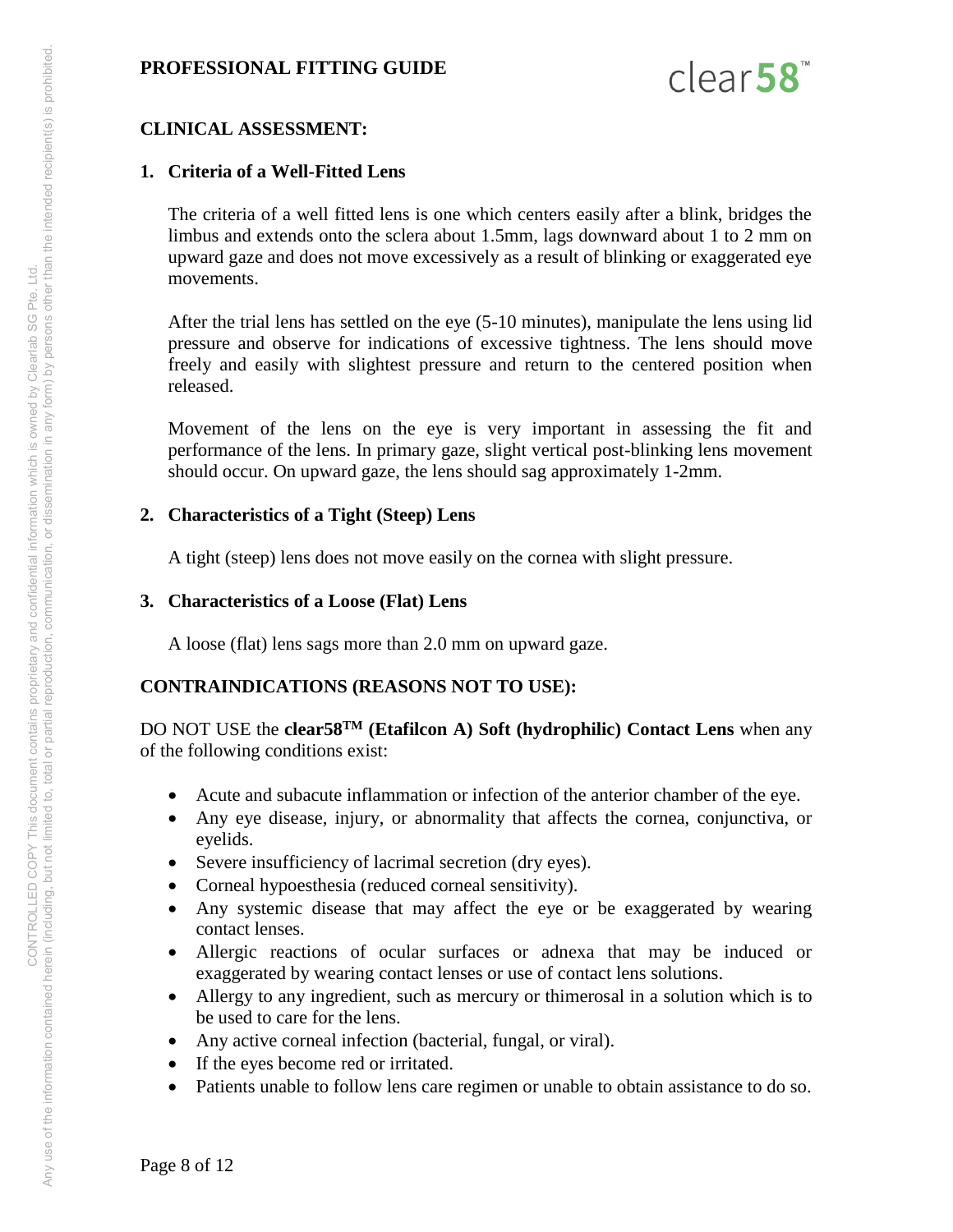

 Advise patient not to wear **clear58TM (Etafilcon A) Soft (hydrophilic) Contact Lens** while sleeping.

#### **FOLLOW** - **UP EXAMINATIONS:**

- Within one week of lens dispensing
- After thee weeks of lens wear
- After seven weeks of lens wear
- After each six month period of lens wear
- NOTE: or at the discretion of the Eye Care Practitioner

At the follow up examinations, the patient should report good subjective quality of vision. Adaptation to the vision with **clear58TM (Etafilcon A) Soft (hydrophilic) Contact Lens** should occur almost immediately and should definitely be reported within the first (1 week) follow-up visit. At these follow-up visits the practitioner should:

- 1. Check distance and near acuity with lens in place
- 2. Over-refract to verify lens prescription
- 3. Observe position of lens on the cornea. The lens should be centered and move on upward gaze and with blink.
- 4. Evert the lids to examine the tarsal conjunctiva and check for incidence of giant papillary conjunctivitis.
- 5. Remove the lens. Check corneal curvature. There should be no substantial changes in either meridian.
- 6. Perform a slit-lamp examination with and without Fluorescein. Check for corneal edema, corneal abrasion, vascularization, corneal infiltrates and perilimbal injection. Reinsert the lens only after all residual Fluorescein has dissipated from the eye.
- 7. Clean the lens with a prophylactic surfactant cleaner and examine for deposits, foreign bodies or physical imperfections of the lens surface.

#### **LENS HANDLING (in-office cleaning, disinfecting and storage):**

Wash and rinse hands thoroughly, making certain that all soap residues have been rinsed away before drying with a lint free towel. It is suggested to wet the lens while in the eye using wetting drops before removal. Always start with the right eye first in order to avoid mixing the lenses. When handling the lens, try to avoid touching the inside (concave) surface of the lens. It is possible, though not likely, that the lens might be inside out; therefore, check the lens by placing it on the index finger and examine its profile. If the edges of the lens tend to point outward, the lens is inside out. After removing the lens from its container assure that it is clean, clear and wet.

Each **clear58TM (Etafilcon A) Soft (hydrophilic) Contact Lens** is received in the Eye Care Practitioner's office in a sterile blister pack with sterile buffered normal saline solution and labeled to the parameters of the lens contained. To assure sterility, the blister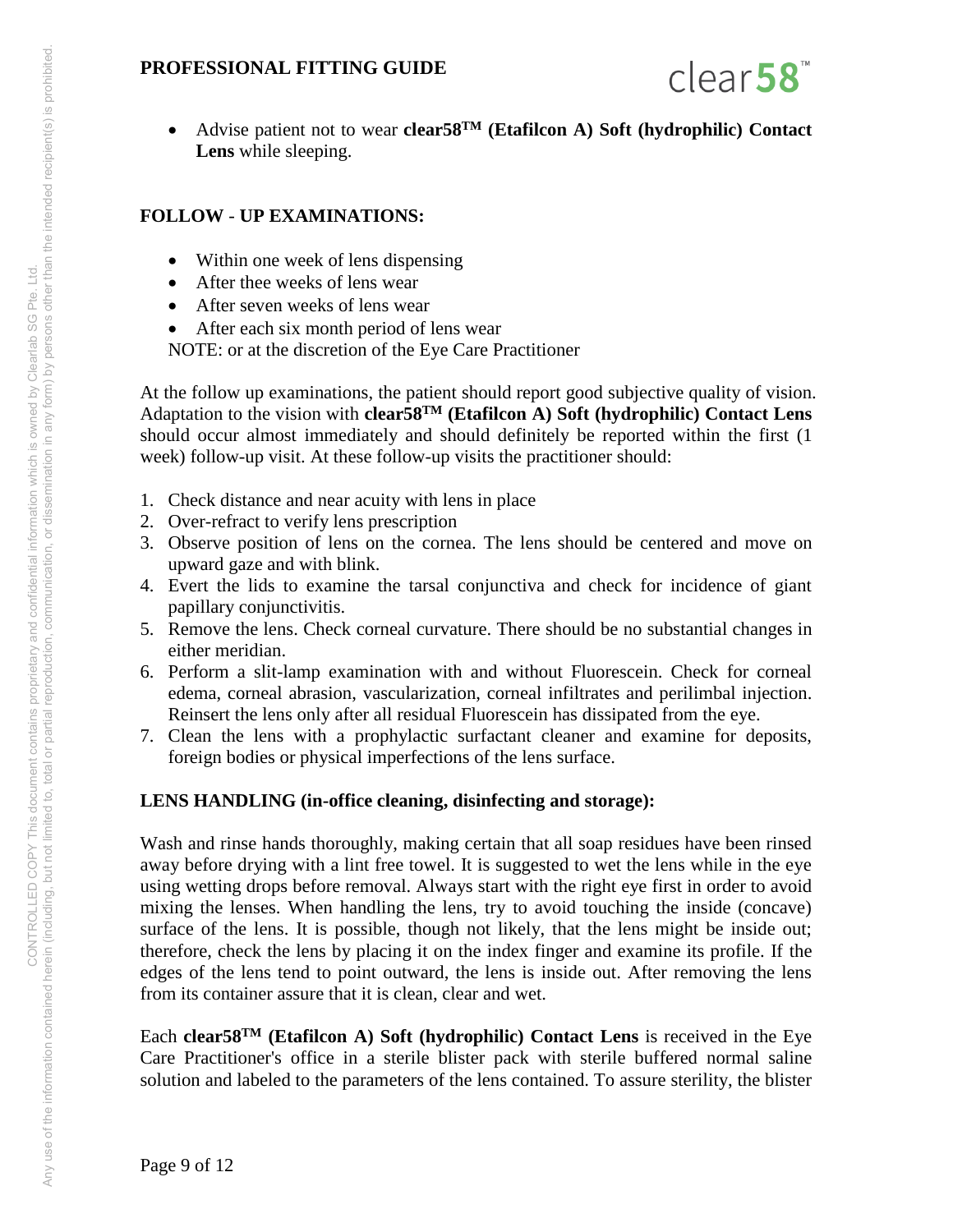

pack should not be opened until ready for use. To open the blister pack, pull back the lid where indicated. Upon removing the cover the lens may be removed and is ready for use.

Prior to reusing in diagnostic procedure or before dispensing to a patient, the lens should be surface cleaned and disinfected.

#### **CLEANING:**

A surfactant cleaner may be used with the **clear58TM (Etafilcon A) Soft (hydrophilic) Contact Lens** to ensure a clean lens surface. A single procedure is as follows:

Apply 3 to 4 drops to the lens and then rub the surface of the lens against the palm of one hand with the index finger of the other hand or between thumb and forefinger for 20 seconds.

#### **RINSING:**

Thoroughly rinse both surfaces of the lens with a steady stream of fresh, sterile rinsing solution.

#### **CHEMICAL (NOT HEAT) LENS CARE SYSTEMS:**

A sterile rinsing, storing and disinfecting multipurpose solution should be used to rinse and chemically disinfect the **clear58TM (Etafilcon A) Soft (hydrophilic) Contact Lens**. After cleaning the lenses, rinse with liberal amounts of fresh multipurpose solution to remove loosened debris and traces of cleaner. The lens should then be placed n the plastic container supplied in the multipurpose solution kit and filled with enough fresh disinfecting solution to completely submerge the lens. To ensure disinfecting, the lens must remain in the disinfecting solution for the recommended period of time as written on the multipurpose solution bottle. Follow the instruction and timings recommended by the solution manufacturer. Before reinsertion, the lens should be rinsed with fresh sterile rinsing solution.

#### **LENS DISINFECTION with HYDROGEN PEROXIDE LENS CARE SYSTEMS**

**Neutralized the lens before wearing, when hydrogen peroxide lens care systems is used** and carefully follow instructions on solution labeling.

**Use ONLY the lens case provided with the hydrogen peroxide care system** as this case may contain neutralizer. Failure to use the specialized case will cause stinging, burning, and damage to the eye. Always follow the recommendations on hydrogen peroxide lens care system labeling.

#### **LENS CARE DIRECTIONS:**

Please reference LENS CARE DIRECTIONS in the Package Insert included at the end of this Professional Fitting Guide.

Any use of the information contained herein (including, but not limited to, total or partial reproduction, communication, or dissemination in any form) by persons other than the intended recipient(s) is prohibited. Any use of the information contained herein (including, but not imitate to having proprietary and confidential information which is owned by Clearlab SG Pte. Ltd.<br>Any use of the information contained herein (including, but CONTROLLED COPY This document contains proprietary and confidential information which is owned by Clearlab SG Pte. Ltd.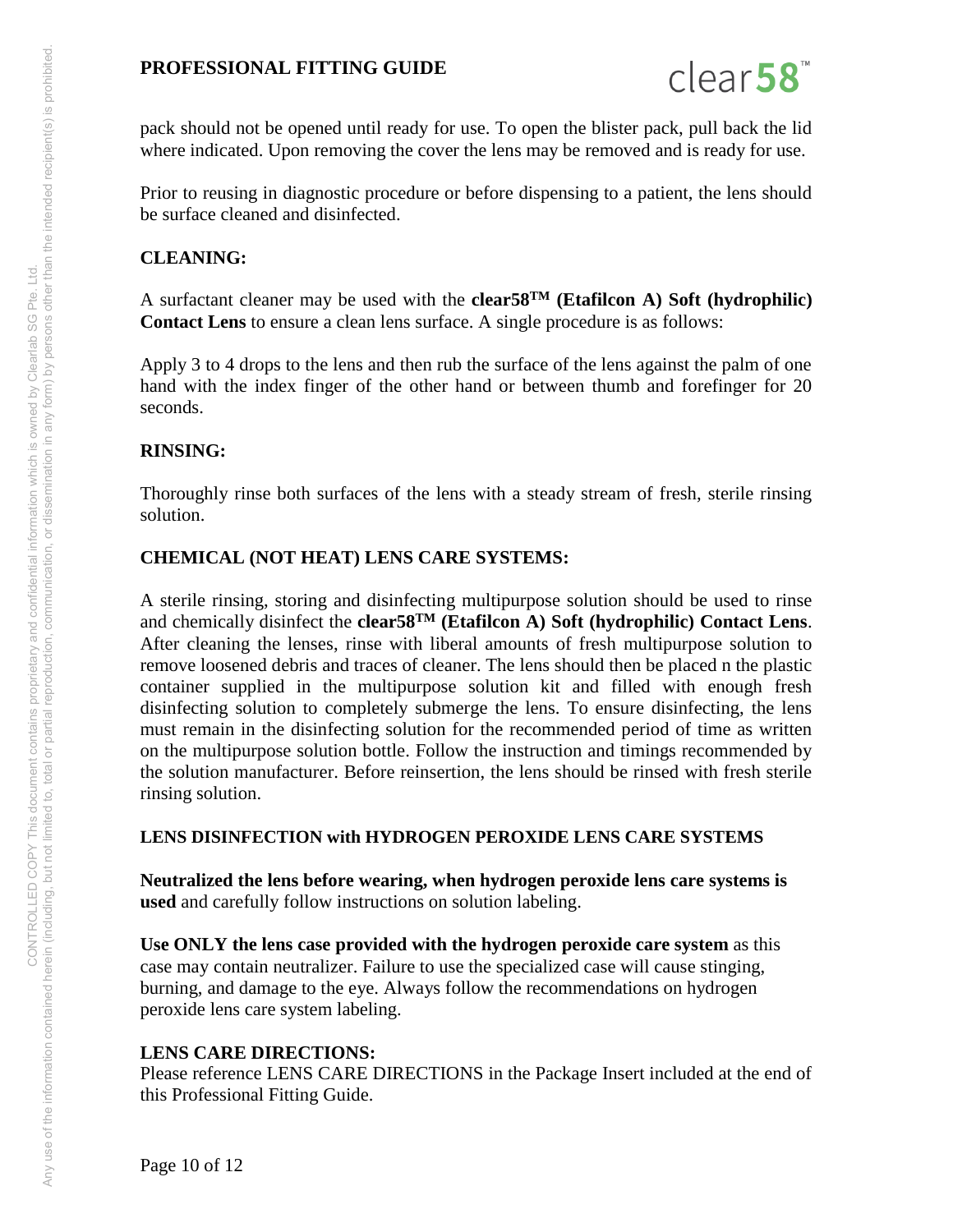

# **STORAGE:**

The **clear58TM (Etafilcon A) Soft (hydrophilic) Contact Lens** must be stored in the recommended solutions. If exposed to air, the lens will dehydrate. If a lens dehydrates, it should be soaked ONLY in a soft contact lens storage solution until it returns to a soft, supple state. It should not be put on eye until it has been through a complete disinfection cycle.

# **RECOMMENDED WEARING SCHEDULE:**

Close professional supervision is recommended to ensure safe and successful contact lens wear. If the patient complains of discomfort, decreased vision, ocular injection or corneal edema, the lens should be removed and the patient scheduled for examination. The problem may be relieved by putting the patient on a different wearing schedule or possibly by refitting the lens.

Patients tend to overwear the lens initially. It is important not to exceed the wearing schedule. Regular checkups, as determined by the Eye Care Practitioner, are also extremely important. The maximum suggested wearing schedule for the **clear58TM (Etafilcon A) Soft (hydrophilic) Contact Lens** is suggested below.

| $\Delta$ d $\rm v$ |   |    |                            | $\sim$ . | . .           |
|--------------------|---|----|----------------------------|----------|---------------|
| T T<br>Hours       | u | ⊥∪ | $1^{\wedge}$<br>. <i>.</i> | 14       | All<br>waking |
|                    |   |    |                            |          | hours         |

# STUDIES HAVE NOT BEEN COMPLETED TO SHOW THAT THE **clear58TM (Etafilcon A) Soft (hydrophilic) Contact Lens** IS SAFE TO WEAR DURING SLEEP.

It is recommended that the **clear58TM (Etafilcon A) Soft (hydrophilic) Contact Lens** be discarded and replaced with a new lens monthly. However, as the Eye Care Practitioner, you are encouraged to determine an appropriate lens replacement schedule based upon the response of the patient.

# **RECOMMENDED LENS CARE PRODUCTS:**

The Eye Care Practitioner should recommend a care system that is appropriate for the **clear58TM (Etafilcon A) Soft (hydrophilic) Contact Lens**. Each lens care product contains specific instructions for use and important safety information, which should be read and carefully followed.

# **STORAGE CONDITIONS:**

Store lenses between 1°C to 45°C.